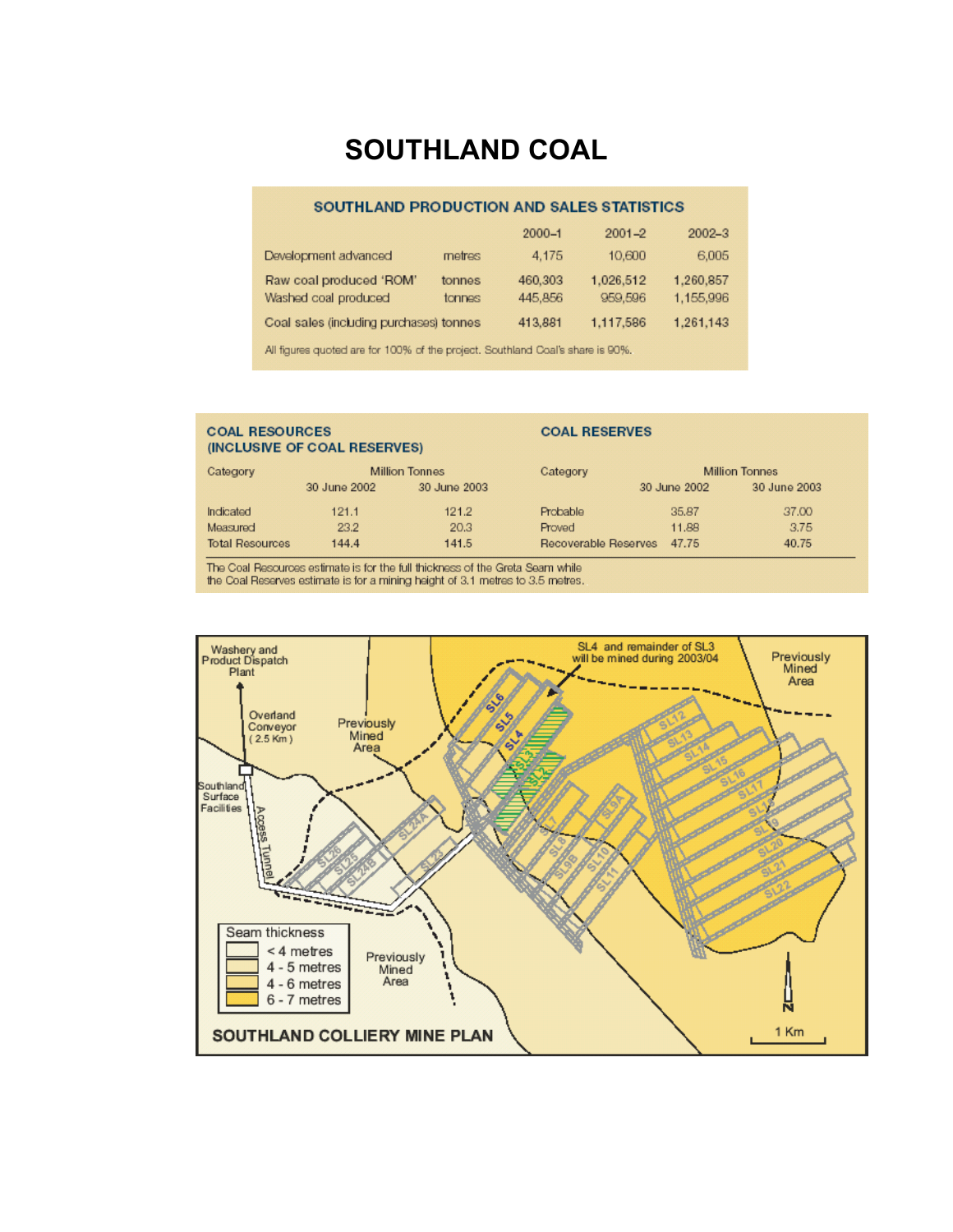### **SOUTHLAND COAL**

### **COAL RESOURCES AND COAL RESERVES STATEMENT**

#### **Summary Of Resources For Full Greta Seam Thickness (Million tonnes of coal, As at 30 June 2003)**

| Location                    | <b>Measured</b>  | <b>Indicated</b> | Total            |
|-----------------------------|------------------|------------------|------------------|
|                             | <b>Resources</b> | <b>Resources</b> | <b>Resources</b> |
| CML <sub>2</sub>            | 19.7             | 993              | 119 O            |
| CCL728                      | 0.6              | 21.9             | 22.5             |
| <b>Total Coal Resources</b> | 20.3             | 121 2            | 141.5            |

#### **Summary Of Resources For 4.5 Metre Mining Height From Seam Base**

| Location                    | <b>Measured</b>  | <b>Indicated</b> | Total            |
|-----------------------------|------------------|------------------|------------------|
|                             | <b>Resources</b> | <b>Resources</b> | <b>Resources</b> |
| CML2                        | 10 1             | 70.5             | 80.6             |
| CCL728                      | -                | 2.3              | 2.3              |
| <b>Total Coal Resources</b> | 10.1             | 72.8             | 82.9             |

- 1. Resources are within tenements CML2 and CCL728 and have been estimated to a depth of 650 metres.
- 2. Resource exclusion zones:
	- 20 metre barrier from external lease boundary;
	- 100 metre minimum distance from old workings;
	- 20 metre on each side of interpreted faults and dykes; and
	- northern part of Quorrobolong Fault Zone where seismic records indicate structural disturbance.
- 3. Sulphur content generally increases towards the top of the Greta Seam. In the tenement area, the uppermost 1 metre to 2 metres of the the 6 metre thick Greta Seam is high in sulphur (>3%), while the basal 4 metres of the seam has sulphur content typically averaging 0.8% to 1.0%.
- 4. In-situ bulk density of the seam has been determined from an ash/ARD relationship adjusted for moisture. The relationship used is: ARD =  $1.2141 + (0.0099 \times \text{raw ash } \%)$ (ad)) corrected by subtracting 0.01 to allow for in-situ moisture.